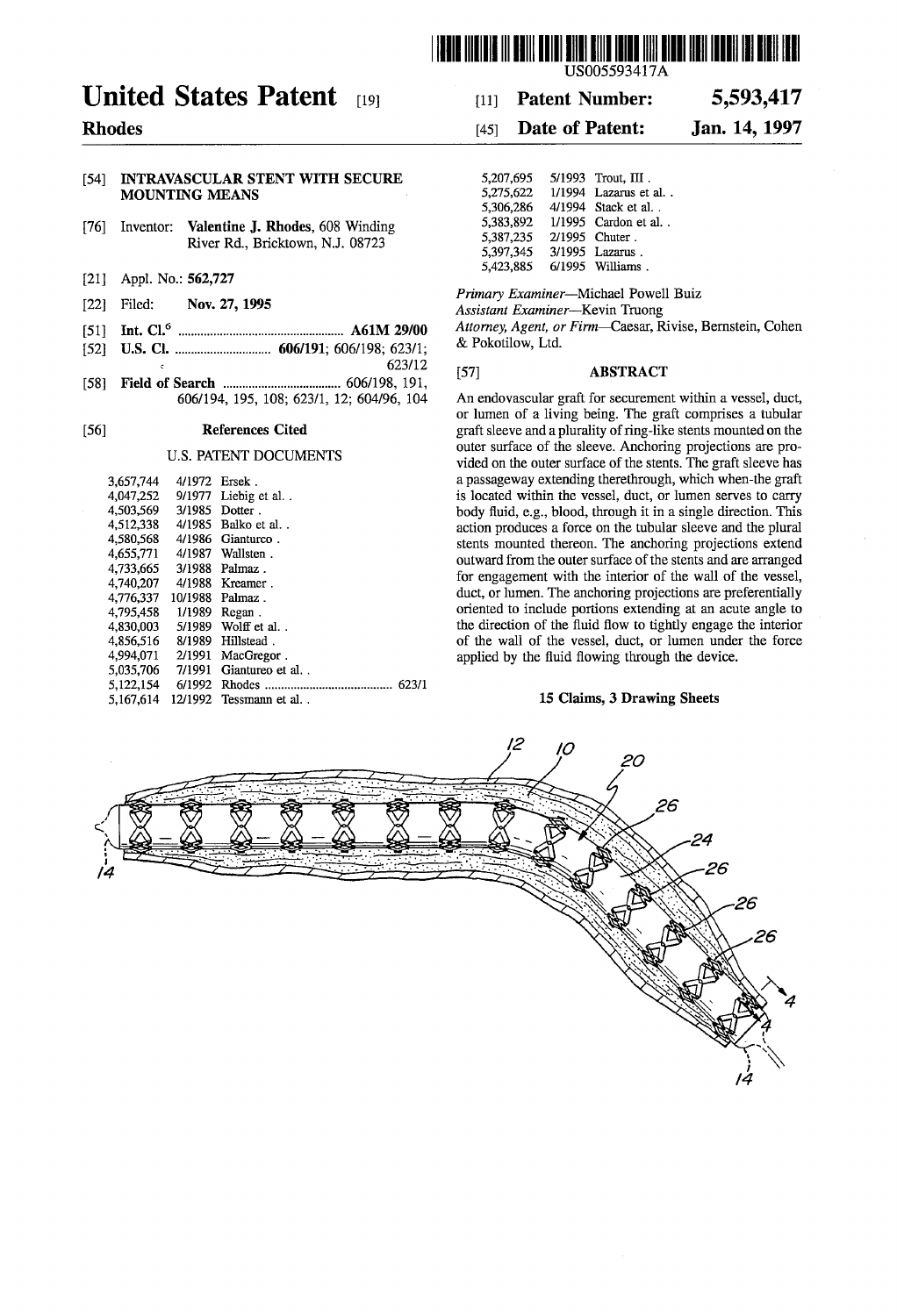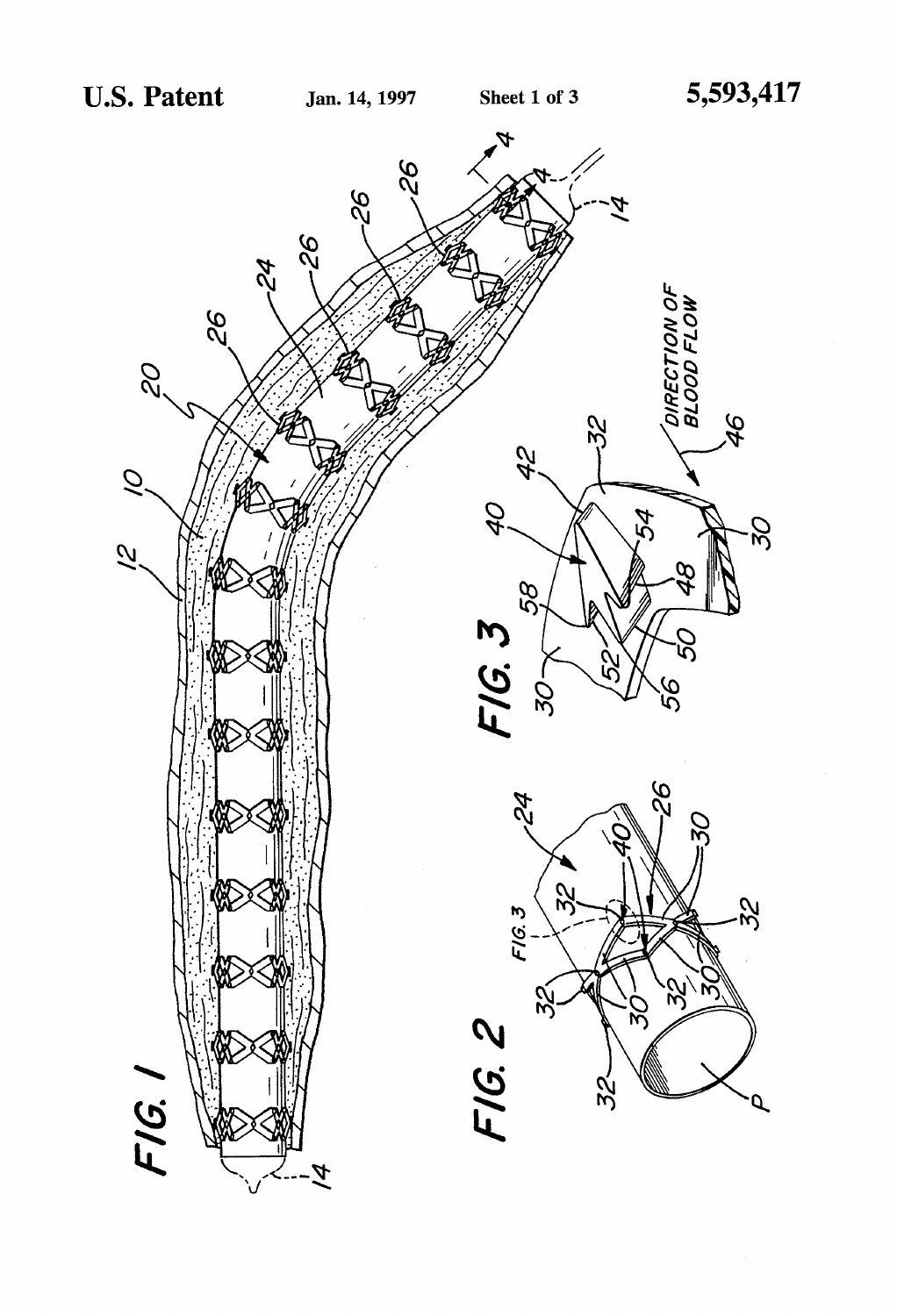FIG. 4





 $\bar{\beta}$ 

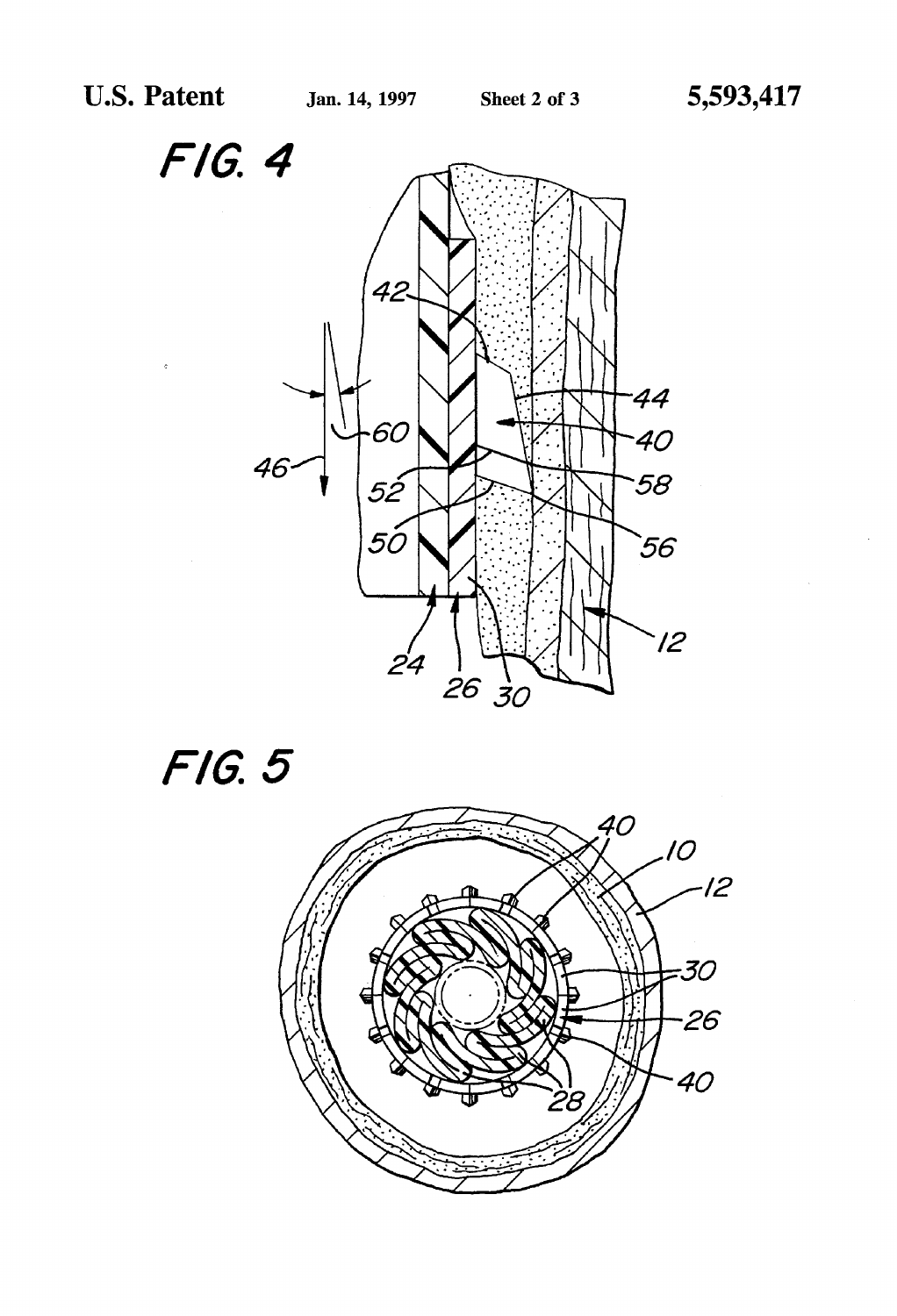$\bar{z}$ 







| DIRECTION OF<br>$\rightarrow$ |
|-------------------------------|
| BLOOD FLOW                    |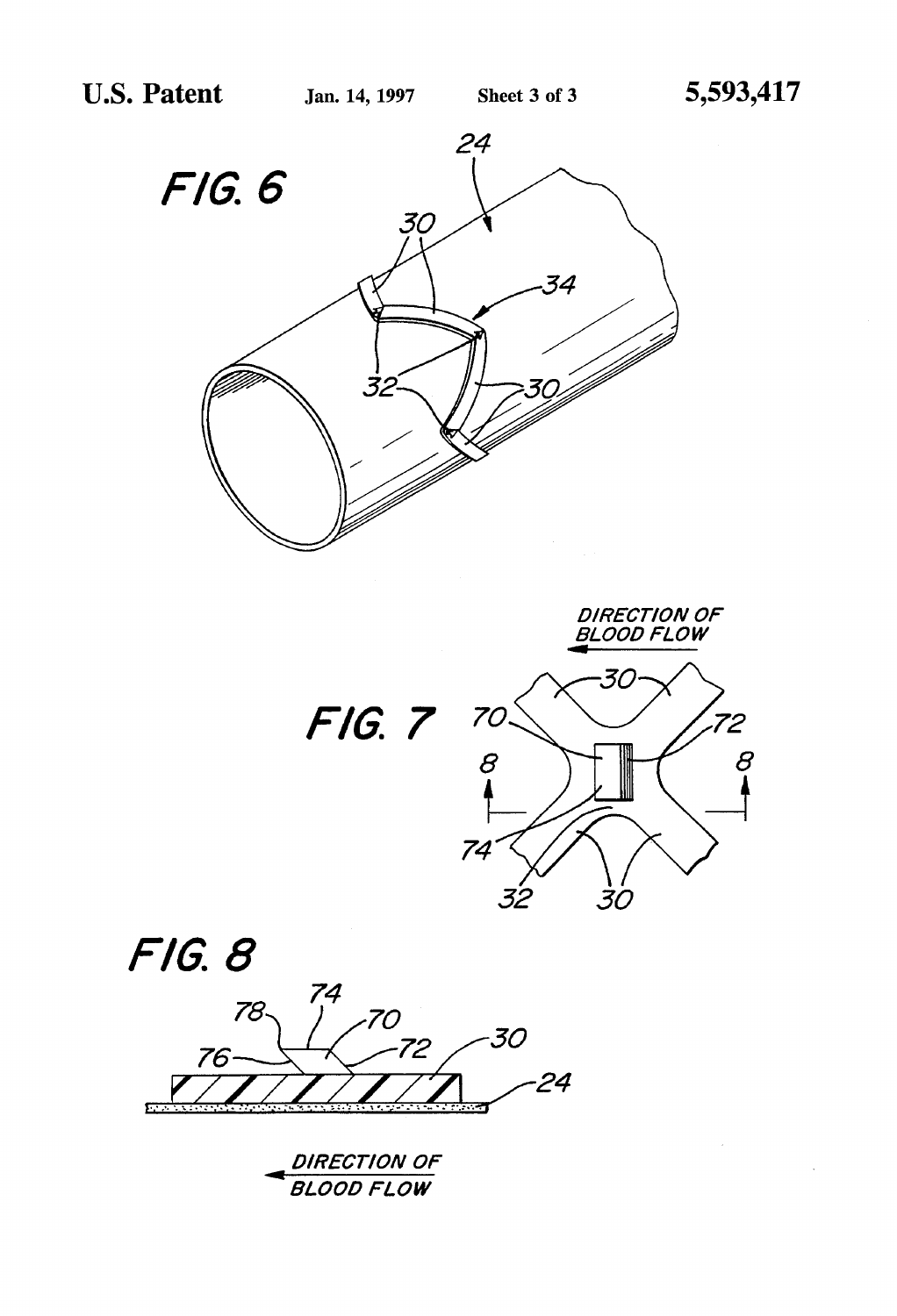$\tilde{\mathbf{z}}$ 

### INTRAVASCULAR STENT WITH SECURE MOUNTING MEANS

### BACKGROUND OF THE INVENTION

The invention relates generally to medical devices and methods of use in vessels, ducts or lumens of living beings, and more particularly to expandable grafts and methods of use for opening restrictions therein, e.g., revascularizing stenotic arteries.

Percutaneous balloon intraluminal dilation of vascular stenoses or blockages through the use of angioplasty balloon catheters have proven quite successful. However, such pro cedures are not without risk or some drawbacks. In particu lar, the angioplasty balloon is inflated within the narrowed  $15$ vessel in order to shear and disrupt the wall components of the vessel to obtain a large lumen. The relative incompress ible plaque remains unaltered by this procedure, while the more elastic medial and adventitial layers of the body<br>necessarily state around the plane. This process are 20 passageways stretch around the plaque. This process pro duces subintimal dissection, splitting, tearing, and disruption of the intact intima and wall layers. If the section forms a transverse tear it produces a flap which may lift away from the artery and may produce an obstruction to the lumen, and therefore make the blockage and stenosis worse. In addition, if there is a heavy plaque on one side of the artery wall (as occurs in 80% of atherosclerotic stenotic lesions) the thinner layer may be disrupted by the inflation of the balloon and cause hemorrhage. Moreover, after the balloon is decom pressed any loose material may dislodge completely and act <sup>30</sup> as an embolic source to occlude the lumen of the vessel distally to such an acute extent as to result in significant emergency ischemic conditions. This situation has occurred frequently enough to pose a significant risk to the patient. 25 35

Laser assisted balloon angioplasty has been used fre quently in recent years to revascularize a totally occluded vessel. In particular the occlusion is opened with the laser and then the opening is expanded further by balloon angio plasty. One of the problems with this revascularization procedure is that the laser causes intimal damage along with the balloon. Moreover, this procedure has only been useful for short segment occlusions. When long segment occlu sions are attacked by this procedure the reocclusion rate has proven to be very high, and sometimes even made worse. 40 45

In both simple balloon angioplasty and in laser assisted balloon angioplasty there is a high incidence of recurrence of the stenosis or obstruction. This is, of course, in addition to the risk of embolization and acute occlusion and disrup tion of the artery with massive hemorrhage. In addition, 50 there are certain vessels bearing areas of plaque which are not amenable to balloon angioplasty because of the fact that they are orificial plaques, i.e., plaques at the orifice of a branch artery. Thus, when the balloon is inserted across this type of lesion and inflated, it inflates differentially, that is the  $\,$   $_{55}$ portion of the balloon in the larger part of the artery inflates more than the portion of the balloon crossing the narrowed or stenotic segment. In fact the portion of the balloon crossing the narrowed or stenotic segment frequently does not inflate at all. Therefore, unsuccessful attempts at infla- <sub>60</sub> tion are the rule rather than the exception. This is particularly true in attempting the revascularization of renal arteries or the superior mesenteric artery.

Intraluminal endovascular grafting has been demonstrated by experimentation to present an alternative to conventional 65 vascular bypass surgery. Such "grafting" involves either the percutaneous insertion into a blood vessel of a tubular

prosthetic graft or stent or an open insertion thereof through a short segment exposed portion of the blood vessel. The graft is typically positioned in a predetermined location within the blood vessel and then expanded by a catheter delivery system. However, the use of conventional bypass grafts exhibits the tendency of recurring stenosis. Such restenosis may progress to the point where the graft fails. In this connection the cause of stenosis in bypass grafts (including dialysis access fistulas) is usually fibro-intimal hyperplasia (also known as pseudo-intimal hyperplasia or neo-intimal hyperplasia), a very elastic fibrous tissue which recoLlapses almost immediately upon relaxation of the balloon. Such tissues are, however, ideal for being supported by a stent (i.e., a self supporting member).

Accordingly, it has been suggested, and there is some activity now occurring, to use stents in revascularization procedures to preclude restenosis. Another useful area of stent application is percutaneous angioplasty of Takayasu arteritis and neurofibromatosis arterial stenoses, since those conditions may show poor response and reoccurrence which is very high due to the fibrotic nature of these lesions.

Examples of various types of expandable grafts/stents are disclosed in U.S. Pat. Nos. 3,657,744 (Fursek); 4,047,252 (Liebig et al.); 4,503,569 (Dotter); 4,512,338 (Balko et al.); 4,580,568 (Gianturo); 4,655,771 (Wallsten); 4,733,665 (Pal maz); 4,740,207 (Kreamer); 4,766,337 (Palmaz); 4,795,458 (Regan); 4,830,003 (Wolff et al.); 4,856,516 (Hillstead); 4,994,071 (MacGregor); and 5,035,706 (Giantureo et al.), and in the following literature: "Balloon-Expandable Intra coronary Stents in the Adult Dog", Circulation, August 1987, pages 450-456, Vol 76, No 2; "Normal and Stenotic Renal Arteries: Experimental Balloon-expandable Intralu minal Stenting", Radiology, 1987, pages 705-708, Vol 164, No 3; "A Titanium-Nickel Alloy Intravascular Endoprosthe sis", Transactions American Society of Artificial Internal Organs, 1988, pages 399-403, Vol. XXXIV; "Self-Expand ing Endovascular Stent in Experimental Atherosclerosis", Radiology, March 1989, pages 773-778, Vol. 170, No. 3; "Emergency Stenting for Acute Occlusion After Coronary Balloon Angioplasty", Circulation, Nov. 1988, pages 1121-1127, Vol 78, No 5; "Intravascular Stents for Angio plasty", CARDIO, December 1987; "Infra-Arterial Stenting in the Atherosclerotic Rabbit", Circulation, September 1988, pages 646-653, Vol 78, No 3; "Intravascular Stents to Prevent Occlusion and Restenosis After Transluminal Angioplasty", The New England Journal of Medicine, March 1987, pages 701-706, Vol. 316, No. 12; "A Polyester Intravascular Stent for Maintaining Lurninal Patency", Texas Heart Institute Journal, Nov. 1, 1988, pages 12-16, Vol. 15. "Post Dilatation Stenting; Early Experience of the Use of an Endocoronary Prosthesis to Prevent Restenosis Reoccurrence After Angioplasty", J. Cardiovasc. Surg. 28, 1987, Session 8: CARDIAC—CORONARY (II); "Intravascular Stents to Prevent Occlusion and Restenosis After Translurninal Angioplasty", Abstract from New England Journal of Medicine 1987, Volume 316, pages 701-706; "Vascular Stenting in Normal and Atherosclerotic Rabbits", Circulation, February 1990, Vol 81, No. 2, pages 667-683; Treatment of Major Venous Obstruction with an Expandable Endoluminal Spiral Prosthesis, J. Cardiovasc. Surg. 30, 1989, pages 112-117; and Venous Stenases in Dialysis Shunts: Treatment with Self-Expanding Metallic Stents, Radiology, February 1989, Vol. 170, No. 2, pages 401-405.

In my U.S. Pat. No. 5,122,154, whose disclosure is incorporated by reference herein, there is disclosed an intralurninal bypass graft which overcomes many of the disadvantages of the prior art devices. That bypass graft is

 $10<sup>10</sup>$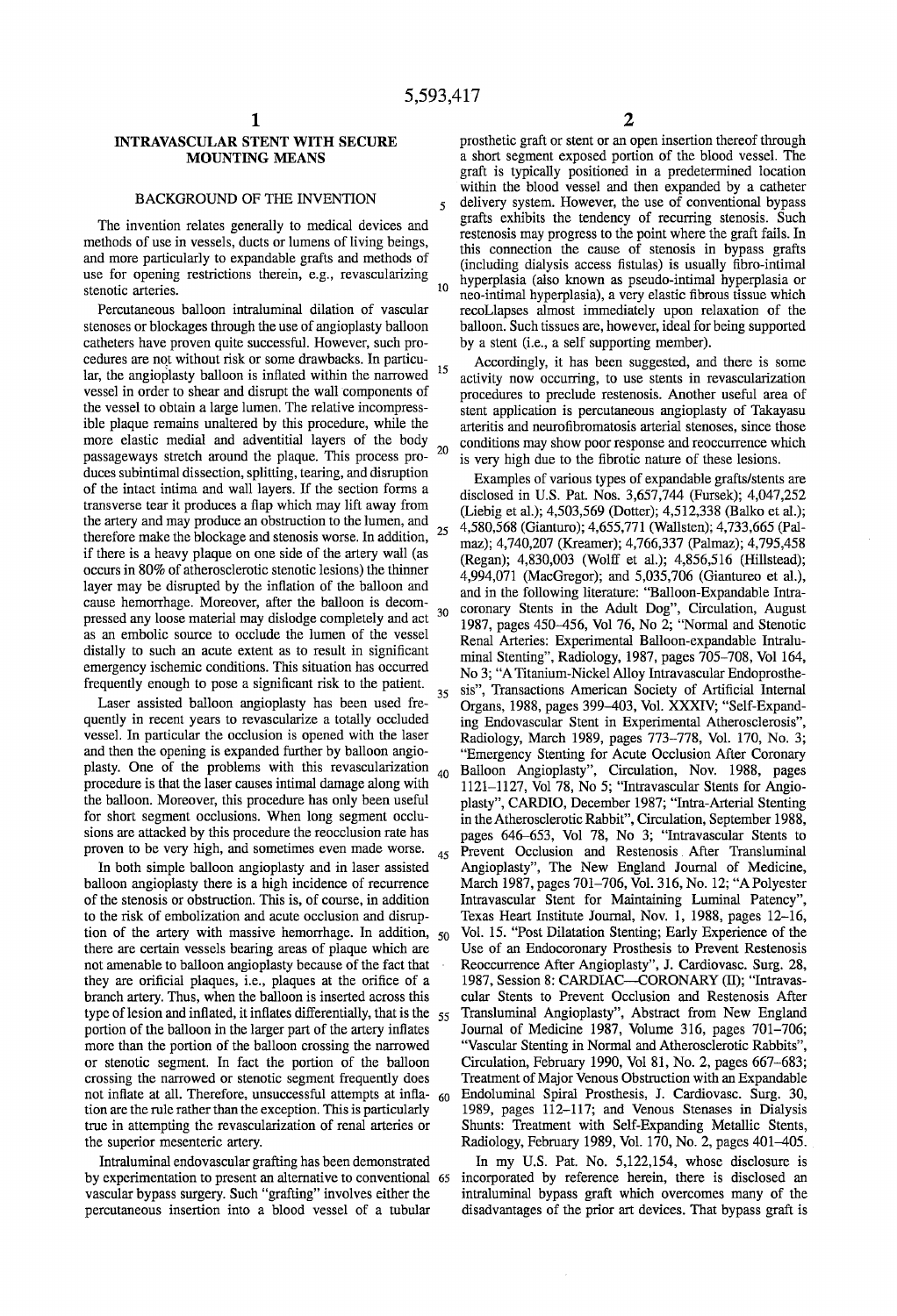40

60

arranged for placement in a blood vessel, duct, or lumen, to hold it open. The graft comprises a sleeve having plural stents thereon. The sleeve is an elongated tubular member formed of a conventional graft material which is flexible and impervious to the ingrowth of tissue therein. Each stent is a 5 generally ring-like member formed a plurality of intercon nected movable links and is mounted about the periphery of a surface, e.g., inner or outer, of the sleeve at selected points along the sleeve to form respective spaced first sleeve sections. Each of the first sections extends for only a portion 10 of the length of the graft, thereby leaving a plurality of second sleeve sections interposed between the first sleeve sections. The stents and the sleeve are arranged to be expanded, e.g., by a balloon catheter, from a compact state to an expanded state to increase the inner cross sectional area 15 diameter of the sleeve. In the expanded state the stents are resistant to contraction back to the compact state. The graft is able to bend with respect to its longitudinal axis to enable it to be readily accommodated within a curved blood vessel, duct, or lumen.  $20$ 

The graft of my aforementioned patent makes use of some anchoring means, e.g., small dome shaped projections, for aiding in the securement of the graft in place within the vessel, duct, or lumen. While such anchoring means are believed effective for their intended purpose, they never the  $25$ less appear to be amenable to improvement insofar as graft retention is concerned.

Various U.S. Pat. Nos. have disclosed devices for intralu minar location and securement, which devices include plural projections for effecting such securement, such as: 5,167, 614 (Tessman et al.); 5,207,695 (Trout HI); 5,275,622 (Laz arus et al ); 5,306,286 (Stack et al ); 5,383,892 (Cardon et al.); 5,387,235 (Chuter); 5,397,345 (Lazarus); and 5,423,885 (Williams). 30 35

Notwithstanding the foregoing, a need exists for means for ensuring good retention from migration for intraluminal grafts.

#### OBJECTS OF THE INVENTION

It is a general object of this invention to provide intralu minal medical devices and methods of use of the same which overcome the disadvantages of the prior art.

It is a further object of this invention to provide anchoring <sup>45</sup> means for intraluminal medical devices, e.g., endovascular grafts, stents, etc, arranged to be fixedly secured within a vessel, duct, or lumen of a living being.

It is a further object of this invention to provide anchoring means for intraluminal medical devices to be secured within in a vessel, duct, or lumen of a living being, and which anchoring means is simple in construction. 50

It is a further object of this invention to provide anchoring means for intraluminal medical devices to be secured within  $_{55}$ in a vessel, duct, or lumen of a living being, and which anchoring means does not pose a significant risk of perforating the tissue of the vessel, duct, or lumen.

#### SUMMARY OF THE INVENTION

These and other objects of this invention are achieved by providing an intraluminal medical device for securement within a vessel, duct, or lumen of a living being. The vessel, duct, or lumen has an interior surface and is arranged to have 65 a body fluid, e.g., blood, flow therethrough in a first direction.

4

The medical device basically comprising a tubular mem ber and anchoring means. The tubular member has a pas sageway extending therethrough and outer periphery, and is arranged to have fluid flow through its passageway in a first direction when the device is located within the vessel, duct, or lumen, whereupon a force is applied to the tubular member. The anchoring means are located adjacent the outer periphery of the tubular member and comprise plural pro jections.

The projections are arranged for engagement with the interior of the wall of the vessel, duct, or lumen, and are preferentially oriented to include portions extending at an acute angle to the first direction. These portions tightly engage the interior of the wall of the vessel, duct, or lumen under the force applied to the tubular member by the fluid flowing through the passageway in the first direction. In particular, the force applied to the tubular member by the fluid flowing through the passageway produces on each of the preferentially oriented projections a force component extending in the first direction (the direction of fluid, e.g., blood, flow), and a force component extending perpendicularly (i.e., radially) to the first direction, to thereby cause the projections to tightly engage, e.g., burrow slightly into, the interior of the wall of the vessel, duct, or lumen to thereby fixedly secure the device in place.

In accordance with the preferred embodiment of the invention the device is, endovascular graft, wherein the tubular member comprises a graft sleeve having plurality of ring-like stents disposed about the outer periphery thereof. The anchoring means are located on the outer surface of the stents. The stents and the graft sleeve are expandable from a compact state to an expanded state, whereupon the anchor ing means engage the interior of the vessel, duct, or lumen. The flow of fluid, e.g., blood, through the device applies the force through the graft sleeve and the stents to the anchoring projections, to cause the anchoring projections to tightly engage, e.g., burrow slightly into, the interior of the vessel, duct, or lumen.

#### DESCRIPTION OF THE DRAWINGS

Other objects and many attendant advantages of this invention will become readily appreciated as the same becomes better understood by reference to the following detailed description when considered in connection with the accompanying drawings wherein:

FIG. 1 is a longitudinal view, partially in section, of an artery revascularized by an endovascular bypass graft con structed in accordance with the subject invention, with the graft being shown in its expanded state;

FIG. 2 is an enlarged isometric view of a portion of the endovascular bypass graft shown in FIG. 1;

FIG. 3 is a more greatly enlarged isometric view of a stent portion of the graft shown within the area bounded by the broken lines bearing the designation 3 in FIG. 2;

FIG. 4 is a greatly enlarged sectional view taken along line  $4-4$  of FIG. 1;

FIG. 5 is a cross-sectional view through the artery of FIG. 1 and showing the graft in its compact state, prior to expansion;

FIG. 6 is an enlarged isometric view similar to FIG. 2 of another alternative embodiment of endovascular bypass graft constructed in accordance with this invention;

FIG. 7 is a plan view of a portion of yet another alternative embodiment of a graft constructed in accordance with this invention; and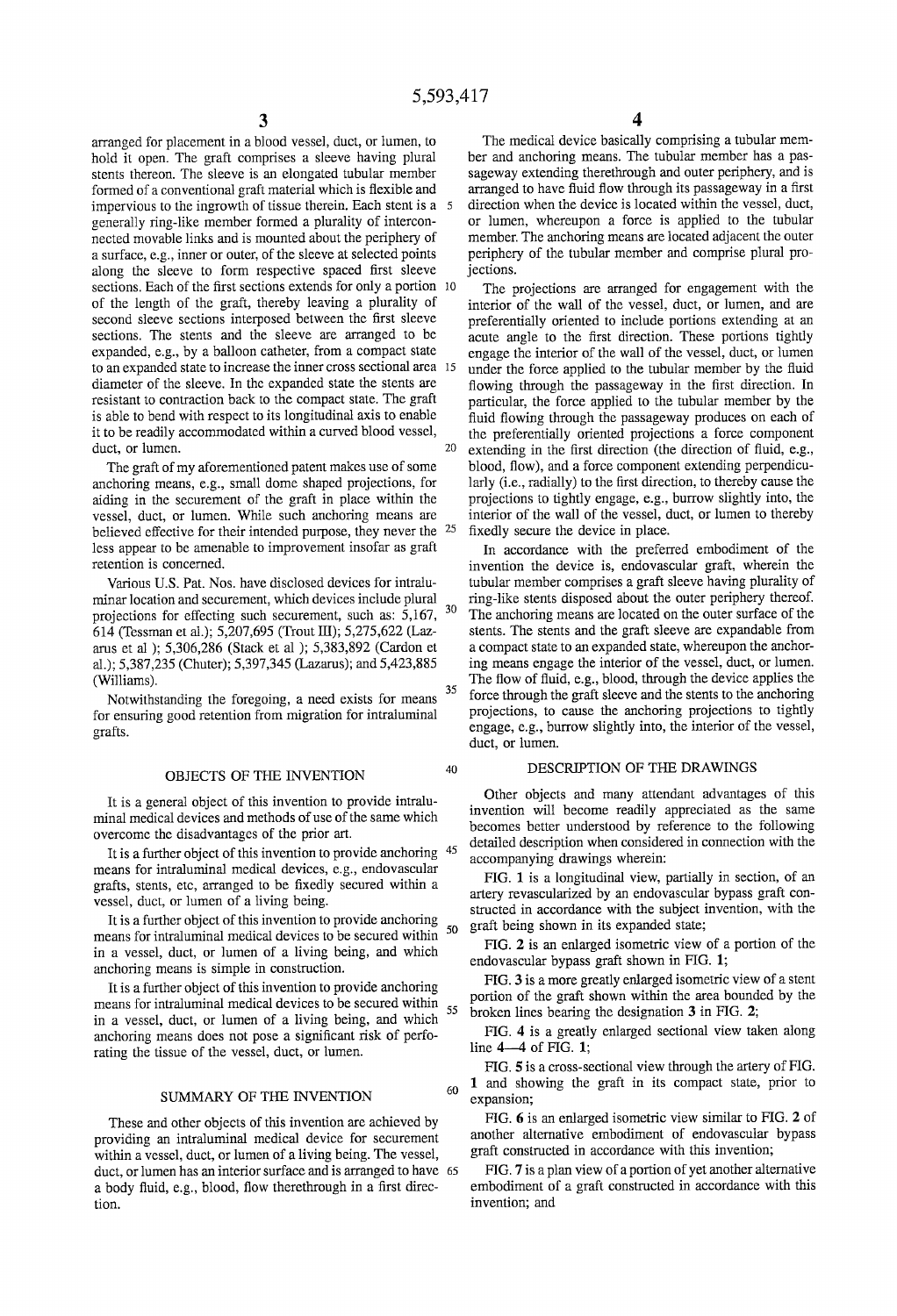$\overline{\mathbf{S}}$ 

50

FIG. 8 is an enlarged sectional view taken along line 8-8 of FIG. 7.

### DETAILED DESCRIPTION OF THE PREFERRED EMBODIMENTS

Referring now to various figures of the drawing where like reference numerals refer to like parts there is shown at 20 in FIG. 1 an expandable, intraluminal bypass graft device constructed in accordance with this invention. The graft device 20 is constructed in accordance with the teachings of my aforementioned patent, except for the means for fixedly holding it in place within the vessel, duct, or lumen. In this regard the subject invention makes use of anchoring means, to be described later, which offer an improvement in reten tion over the "protuberances" disclosed in my aforemen tioned patent.

Before describing the improved anchoring means of this invention a brief description of the graft device is in order. To that end, the graft device 20 is particularly suited for <sup>20</sup> revascularizing lesions, e.g., atherosclerotic plaque lesions, in arteries. However, it should be appreciated that the graft device as disclosed herein can be used for other intraluminal applications, as well. Moreover, the anchoring means of this invention can be used in other intraluminal medical devices. 25 In this regard, the anchoring means can be incorporated into any intraluminal device for securement in a vessel, duct, or lumen in the body of a living being, and through which a body fluid will flow.

In FIG. 1 the endovascular graft device 20 is shown in a  $30$ typical long segment lesion 10 of an artery 12. The lesion is made up of atherosclerotic deposits forming a small or narrow, restricted passageway for flow of blood therethrough. The endovascular graft  $20$  is configured so that it is initially in a compact or compressed state shown in cross section in FIG. 5. In that state it is arranged to be readily inserted into the arterial passageway, via any conventional means, e.g., a balloon catheter 14 shown in phantom in FIG. 1 and positioned so that it extends through the restriction. Once in position the graft 20 is expanded to an expanded <sup>40</sup> state, like that shown in FIG. 1 by inflating the balloon 14. In the maximum expanded state the graft 20 has a central passageway P (FIG. 2) which is of maximum internal cross-sectional area. When the graft 20 is in the expanded state a substantially greater cross-sectional area of the arte rial section is open to the free flow of blood therethrough than prior to the use of the graft 20. 35 45

As discussed earlier, the expansion of the graft 20 from a compacted state shown in FIG. 5 to the expanded state shown in FIG. 1 is preferably accomplished by a conven tional balloon catheter 14. However, any suitable other expansion means or instrument (not shown) may be used.

Referring now to FIGS. 1, 2 and 5, it can be seen that the graft device 20 basically comprises an elongated tubular 55 member or sleeve 24 having a plurality of expandable, ring-like, stent members or sections 26 located at equidis tantly spaced positions along the longitudinal length of the sleeve member 24. The sleeve member is formed of a thin and highly flexible material, such as expanded polytetrafloroethylene used for conventional vascular grafts. Examples of such prior art graft materials are those sold by W. C. Gore and Company under the trademark GORTEX or those sold by Impra, Inc. under the trademark IMPRAGRAFI'. 60

The sleeve  $24$  is configured so that it is pleated, i.e., it 65 includes a plurality of longitudinally extending pleats 28. Each of the pleats extends the entire length of the graft 20.

The pleated tube or sleeve is normally in a compacted state as shown in FIG. 5, that is each of the pleats overlies and abuts a contiguous portion of an immediately adjacent pleat. The sleeve is arranged to be expanded to a maximum expanded state wherein its pleats open up and form a generally continuous curved, e.g., cylindrical, inner and outer surface. The inner surface forms the passageway P through the graft device through which blood will flow.

When the graft is in the compacted state of FIG. 5 its outside diameter is substantially less than when it is in the expanded state. Moreover, when the graft sleeve is in its expanded state, its internal cross-sectional area is substan tially greater than in the compact state. It must be pointed out at this juncture that the graft may be partially expanded in an artery to be revascularized, whereupon its pleats do not fully open up (flatten out). In such a case the internal cross sectional area is less than in the fully expanded state, but more than in the compacted state, and thus still permits the freer flow of blood therethrough than would flow through natural passageway in the restriction.

The spaced stent members 26 serve as the means for holding or retaining the sleeve 24 in any desired expanded state (i.e., from a slightly partially expanded state, not shown, to the fully expanded state like shown in FIG. 1). Thus, as can be seen best in FIG. 3, each stent member 26 basically comprises a plurality of interconnected links 30. Each of the links is an elongated rigid member formed of stainless steel or some other suitable biocompatible material, e.g., tantalum, plastic. Each link has a pair of ends and is joined to an associated link via a pivotable joint 32. Each joint 32 is made up of one end of one link and the other end of the immediately adjacent link. The link ends are con nected by any suitable means, e.g., a deformable member, a pin, etc., to enable the links to pivot outward with respect to each other so that the angle therebetween increases, yet which precludes the links from pivoting backward toward each other. When so arranged the links form a zig-zag pattern. In the embodiment shown herein each joint 32 comprises the material making up the links themselves, and such material is deformable, but not resilient, so that once deformed, i.e., the links pivoted outward, it doesn't return to its previous configuration.

As should be appreciated by those skilled in the art when the links are pivoted outward with respect to each other the stent 26 expands from its compact state to the expanded state, like that shown in FIG. 1.

In accordance with a preferred aspect of this invention the joints 42 at the interfaces of each of the links of the stents are arranged to maintain any angular orientation between the connected links from the compact state to the maximum expanded state such that once the stents 26 are expanded to any expanded state (whether partial or full) movement back to the compact state is precluded.

The links of the stents of this invention serve to hold the sleeve member 24 in its expanded state. To that end, in the embodiment shown herein each of the stents is mounted on the outside of the sleeve, whereupon the links of those stents are connected to one or more pleats 28 externally of the sleeve, i.e., on the outer surface of the sleeve. If desired, the stents 26 could be disposed or mounted within the sleeve. In the later case the links can be connected internally of the sleeve. Moreover, if desired, the stents may be completely encased in the graft material forming the sleeve.

In the preferred embodiment shown in FIG. 1, each of the stents 26 is made up of pairs of interconnected links to form two zig-zag patterns sharing common joints, thereby creat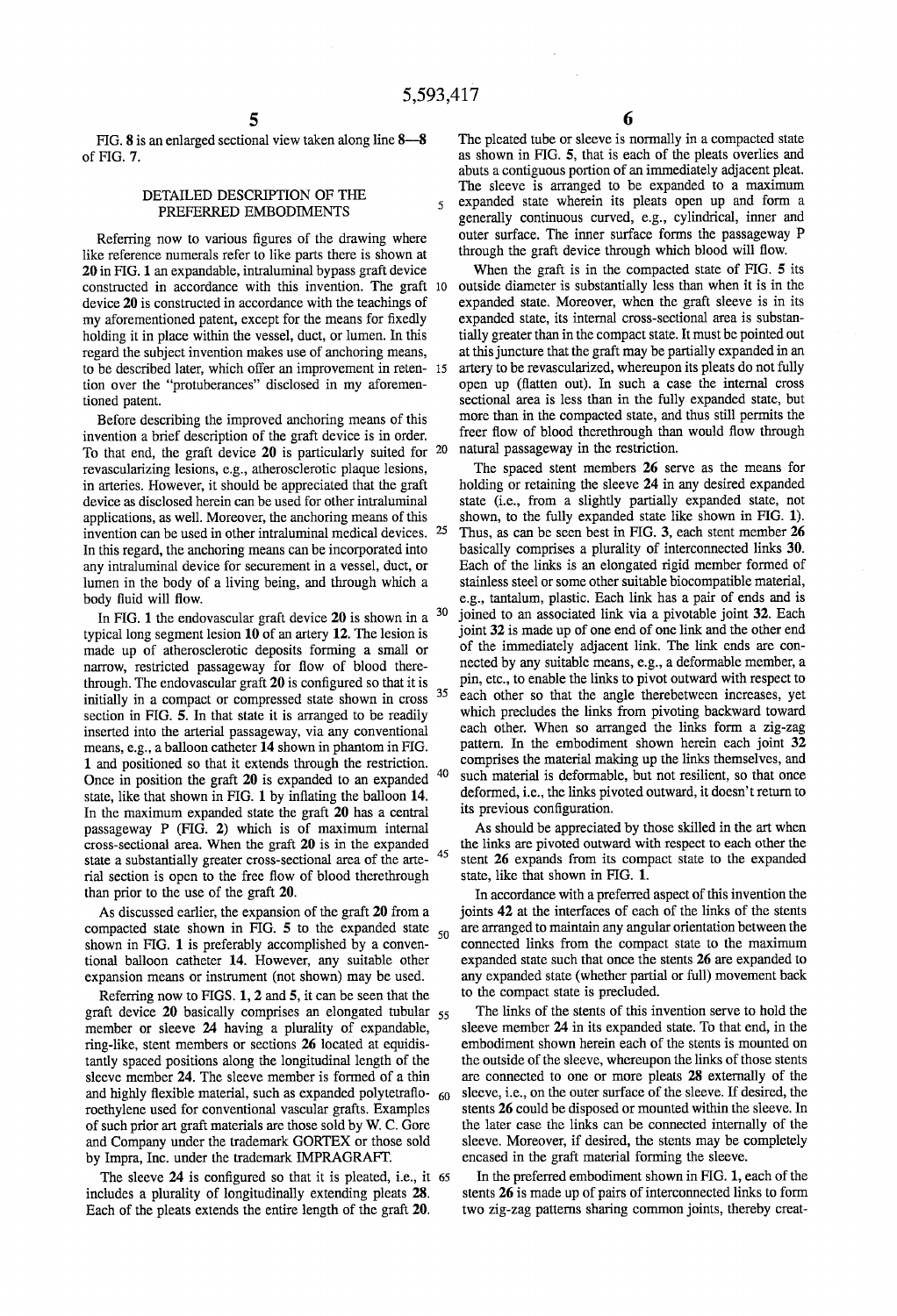$\mathbf{c}$ 

ing a diamond-like pattern stent. In FIG. 6 there is shown an alternative graft using plural spaced stents 34. Each stent 34 comprises a plurality of links 30 which are interconnected via joints 32 (like that of the embodiment shown in FIG. 1), except the links are not paired, so that a single zig-zag pattern is produced instead of the diamond-like pattern of FIG. 1. In all other regards the graft device utilizing stents 34 is the same as that described heretofore.

In order to help hold or secure the graft in position in the artery (or lumen or duct) once the graft has been expanded,  $_{10}$  the graft includes the heretofore mentioned anchoring means. Such anchoring means comprise plural protuberances or projections 40. In the preferred embodiments disclosed herein the protuberances are mounted on the stents 26 and 34. In particular, each stent includes a plurality of protuberances or projections projecting slightly outward <sup>15</sup> therefrom and from the outer surface of the graft sleeve. As will be described in detail later, these projections 40 are preferentially oriented so that the force of the fluid, e.g., blood, flowing through the graft device 20 is applied to them to cause them to tightly engage the interior of the wall  $20$ making up the vessel, duct, or lumen. In particular, as will be described in detail with respect to FIGS. 3 and 4, the projections 40 include portions extending at an acute angle to the direction which the fluid flows through the device when the device is positioned intraluminally, whereupon the  $25$ force applied to the projections by that fluid flow includes a force component extending in the direction of the fluid flow and a force component extending radially, i.e., perpendicu larly to the direction of the fluid flow. This action causes the projections to tightly engage, e.g., burrow slightly into, the interior of the vessel, duct, or lumen to fixedly secure the device in place.

Before describing the construction of the projections 40, It should be pointed out, that they can be located on any  $\frac{35}{15}$ exterior portion of the device 20 in order to engage the interior of the vessel, duct, or lumen to secure the device in place. In the preferred embodiment shown herein the pro jections 40 are located on the stents, and in particular, at the joints of the stents. This is merely exemplary. Thus, the  $_{40}$ projections can be located at any suitable portion on the stents, so long as when the stent is expanded the projections 40 are properly preferentially oriented (as will be described later). Moreover, the mechanism, e.g., pivot pin, deformable member, etc., forming each joint of the stent may itself form  $_{45}$ a projection.

In the case of an interiorly located stent, i.e., a device wherein the stent is located on the interior of the sleeve or embedded within the material making up the sleeve (as discussed earlier), if the interior stent is to include the  $_{50}$ projections 40 as a part of it, those projections must extend through the sleeve so as to be located on the outer surface of the sleeve. Another suitable arrangement for an device using a interiorly located stent is to utilize projections which are not part of the stent itself. In such an alternative arrangement 55 the projections may form a separate component of the device 20, e.g., be separate elements, mounted on the outer surface of the sleeve in order to engage the interior of the vessel, duct, or lumen.

Referring now to FIGS. 3 and 4, the details of the 60 projections 40 will now be described. As can be seen therein each projection is of a generally "arrow head" shape when viewed in plan. In particular, each projection includes a leading edge 42 defining the "tip" of the "arrow-head." The leading edge 42 extends upward at an acute angle to the 65 exterior surface of the stent and terminates at the top surface 44 of the projection. The top surface 44 is generally planar

and inclines upward in the direction of blood flow. That direction is designated by the arrow 46 in FIGS. 3 and 4. The trailing edges of each projection 40 are designated by the reference numbers 48, 50, and 52 (FIG. 3), and each inclines upward in the direction of the blood flow to terminate at the top surface 44 in respective penetration points 54, 56, and 58, respectively. Thus, as can be appreciated each of the projections 40 includes portions which are preferentially oriented at an acute angle to the direction of blood flow. The acute angle is shown in FIG. 4 and designated by the reference numeral 60.

As will be appreciated by those skilled in the art, with blood (or some other fluid) flowing through the device  $20$  in the direction of arrow  $46$  a force will be applied by that flow to the interior surface of the sleeve 24, and from there through the stents to the projections 40. The force applied to the projections 40 will have a force component directed in the direction of the fluid flow, and a force component perpendicularly thereto, i.e., extending radially outward. Thus, the flow of fluid, e.g., blood, through the device  $20$ will tend to force the projections 40 into good engagement with the wall 12 of the vessel, duct, or lumen. In the embodiment shown herein the projections penetrate or bur row slightly into the artery wall, as shown clearly in FIG. 4. Such penetration may not be necessary for good resistance to migration of the device. If some penetration is deemed desirable the height of the projections is selected so that their penetrating points do not penetrate too deeply into the artery wall. In this regard, the height of the projections is selected so that they do not penetrate into the adventicial or medial layers of the artery wall, but can penetrate its intima. It is anticipated that for applications within the very largest arteries, such as the abdominal aorta, that the height of the projections will be in the range of approximately 1.0 mm to 1.5 mm. For intermediate arteries, the height of the projec tions will be in the range of approximately 0.75 mm to 1.0 mm, and for small arteries, the height of the projections will be in the range of approximately 0.5 mm to 1.0 mm.

As should be appreciated by those skilled in the art the number of projections used in any device will also be a considerable factor in the amount of securement against migration provided thereby. Thus, as a general proposition, the more projections utilized the less "penetration" or "bur rowing" will necessary for good securement against migra tion.

In FIGS. 7 and 8, there is shown an alternative construction of locking projections constructed in accordance with the teaching of this invention. Those projections are of a general "wedge" shape and designated by the reference number 70. As should be appreciated by those skilled in the art the wedge shaped projections somewhat simpler con struction to the "arrow-head" shaped projections 40, and ' hence will likely be easier to manufacture.

As can be seen in FIG. 8, each of the wedge shaped projections  $70$  includes a leading surface  $72$  defining the "front face" of the "wedge." The leading surface 72 extends upward at an acute angle to the exterior surface of the stent and terminates at the top surface 74 of the projection 70. The top surface 74 is generally planar and is either parallel to the plane of the stent portion from which it projects (as shown) or inclines upward in the direction of blood flow. Each projection also includes a trailing surface 76 which inclines upward in the direction of the blood flow to terminate at the top surface 74 in a penetration edge 78. Thus, as can be appreciated, each of the projections 70 also includes por tions which are preferentially oriented at an acute angle to the direction of blood flow.